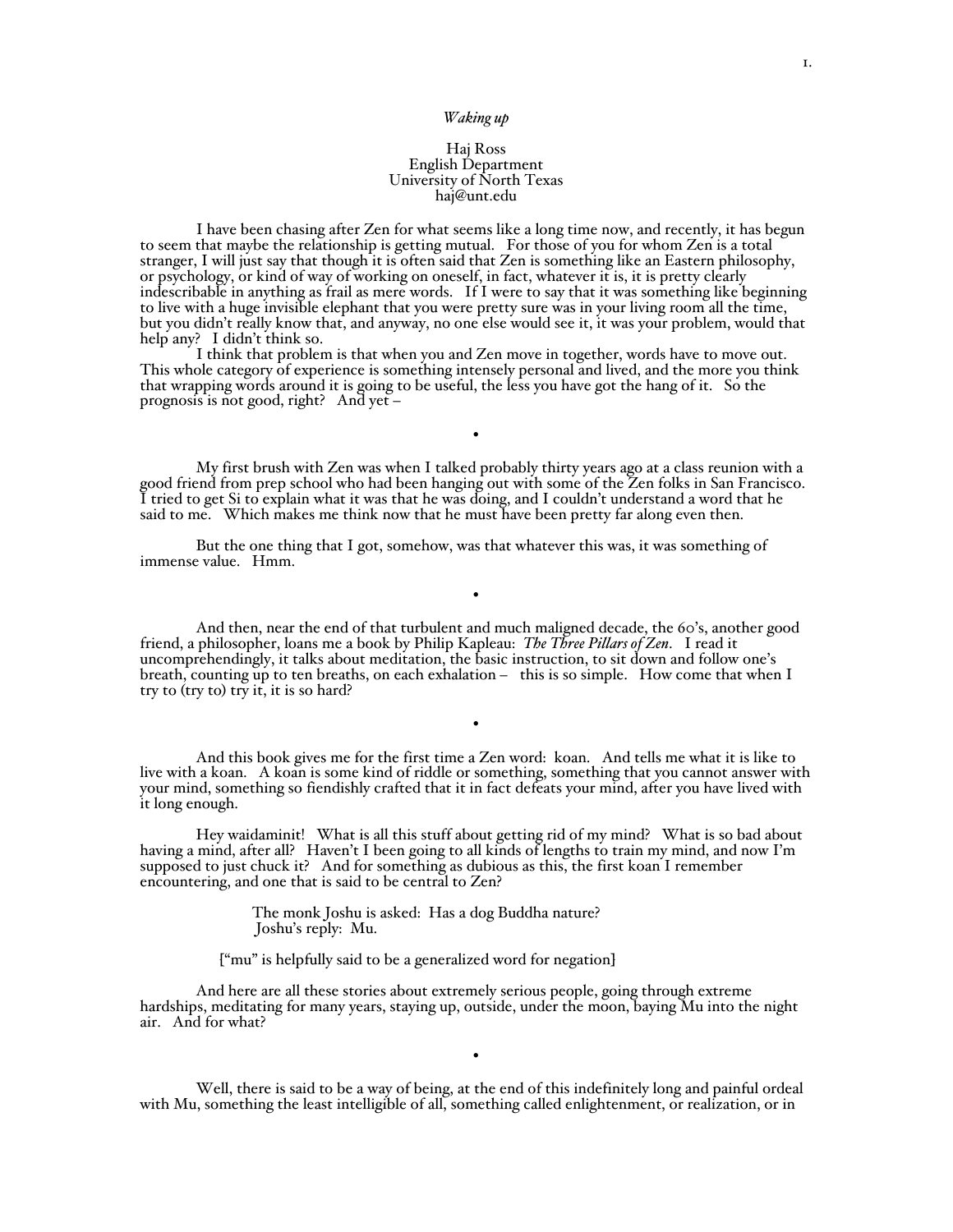Japanese, *satori*. And from the testimonials of several of the people in Kapleau's book who have had these *satori* experiences, something mysterious, which somehow comes through, despite their inability to talk about it (better: despite their indifference towards the impossibility of expressing this whatever it is in words) – something from far away and yet also nearer than language is calling to me.

•

And so I go to Japan in 1971 for the first time, and somehow, comically, (turns out that one has to laugh a lot at oneself on this trip) find myself at a Zen temple, where I go to take part in a *sesshin*, a fierce ten-day retreat of about 18 to 20 hours of Zen per day, I arrive in the middle of it, I burn out after twelve hours, leave feeling defeated, but also, how can this be? - still drawn, hypnotizedly, to this order of being, to this inaccessibility. I will spare you the gory details, suffice it to say that I fitfully meditate, read more stuff without understanding it, think that I want to (want to) learn more, fill the next 12 years with as much shillying as shallying. Let us kindly refer to this interlude as "Haj  $(thinking he is)$  chasing after Zen."

And now the scene shifts, it is the summer of 1983, I have a grant, from the Jason and Marion Whiting Foundation, to talk to various people on the West coast about the relationships between art and science and philosophy and religion, which I feel are in some way inextricably intertwined, are much more alike than they are often thought to be, I am in Los Angeles. And I have been told, by a very dear friend, someone much farther along on this pathless path, that when she met the head of the Zen Center of Los Angeles, Taizan Maezumi Roshi, she burst into tears, she knew immediately that he was her teacher, changed from the practice that she had been doing intensively for years to follow this man.

•

This sounds wonderful. This is more like it. Certainty. Yes sir, I could sure use some of that, something to galvanize me, help me stop stumbling around so like a fool. I will go and see this Roshi fellow (if he will see me), maybe something magical will happen to me too, after all, I have been muddling around for 15 years, surely this should count for something?

•

So miraculously enough, I call up, am granted an audience with this man. He is small, very quiet, almost clean-shaven head, brown robe, surrounded by many kind people who live at the Zen Center, they take me in, give me tea, show me around  $-$  it is clear that there is a lot of work here, a lot of purpose, above all, a lot of love. I am beginning to get the idea: friendship is very important, somehow, in this whole difficult process. Friends have brought me this far, I am wrapped in friendship and love, from people who either have gone, like me, groping after something that they did not know how to describe either, or who were lucky enough to have figured out earlier that describing was anyway irrelevant.

And so I try to tell Maezumi Roshi, this kind being, something about what it might be that has brought me to him, I am nervous, he is enlightened, and I am not, I say something about mooshing art and science together, I don't know what. He is so patient, he doesn't put me down, he introduces me to some other wonderful people, they seem to hear something in me to take seriously, but now it is time to go, Roshi says something like, "Good luck with your koan."

•

My koan! My koan? *What* koan? Nobody ever gave me one. I'm not even in any Zen community, I don't have a roshi to go to to check in with, a roshi who will know when I have "solved" the unsolvable koan that I have been given.

 $So - but look here!$  He is obliquely (everything is oblique in this business) giving me a koan right now! I better ask him what it is!!

"What koan, Roshi?"

"The koan of fusing art and science."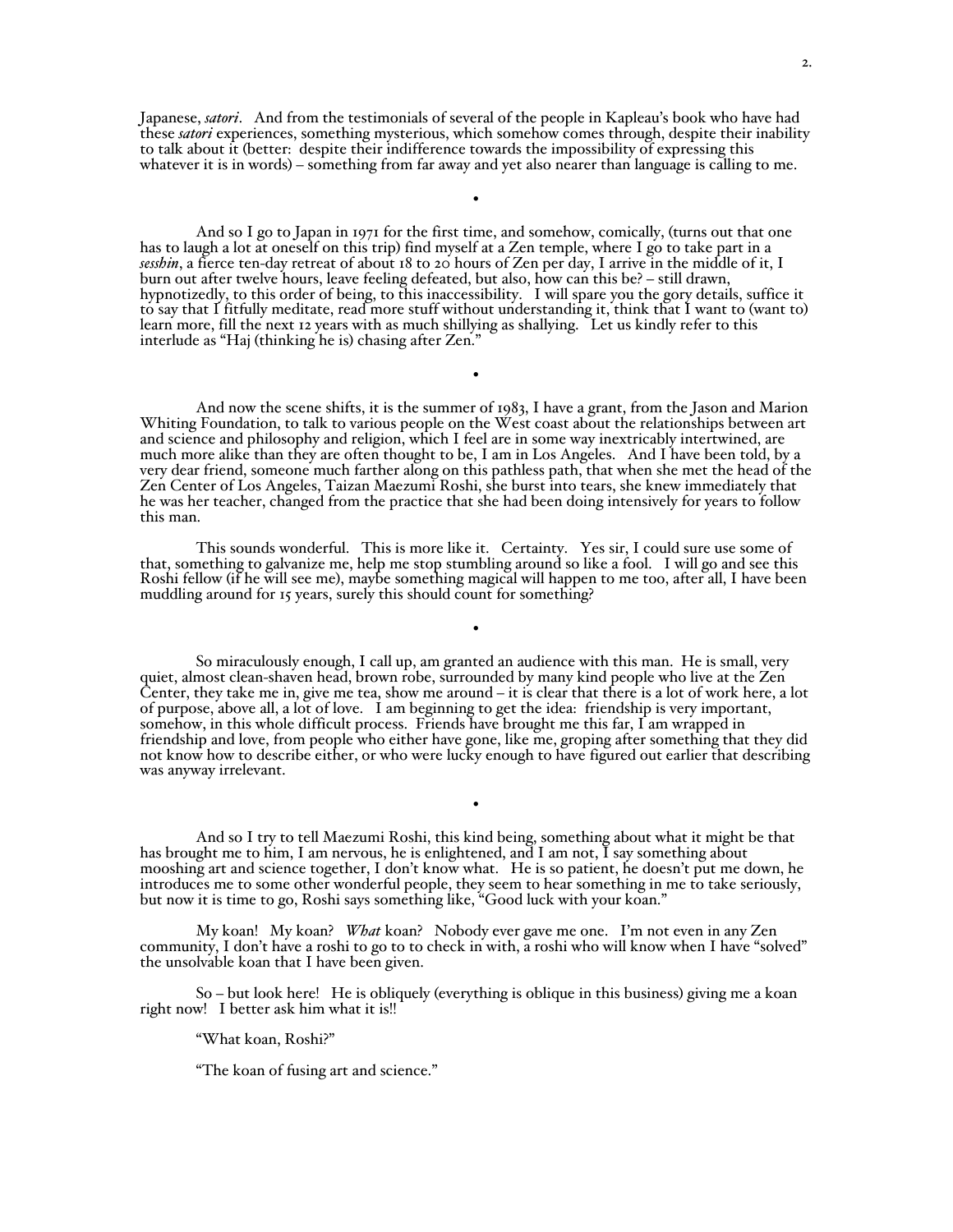Wow! That is a koan?? This confused bunch of thinking and reading that I have been enmeshed with for who knows how long? This can be dignified with the name of koan? I had better collect some brownie points, I'll ask him how I'm doing, now that I'm a koaneer, like all the other real Zen students, who I have always been so envious of.

"How am I doing with it, Roshi?"

He looks at me, kindly, Zenly, Japanesely, says three words:

"Not very well."

Aha. So it's not going to be so easy, hunh? This mooshing business, how could anyone do it anyway, it's impossible, the enterprises are too far apart, the reading is difficult, it's all in a vague area, who could even do something like this, they would have to have understood all of this, but me? No wonder (grrrr) I have gotten nowhere, I better just go back to ripping poems to pieces and loving syntax and things like that which I have to do anyway because they're so interesting that I have to do them even if I won't get realized for it.

•

•

And now it is 13 and a half years after those three words. I have mooshing together fiercely in as many ways as I could think of, in a bunch of different settings and places around the world, sometimes some of them seem to work, others fall flat on their face. The not so vague guilt with which I was beset in 1983, guilt at not doing something recognizable, not doing pure syntax, or pure poetics, or pure something, at being lost without even being able to tell anyone except extremely kind and patient friends what I think it might be that I think I am lost in  $-$  miraculously, this permaguilt has begun to thaw. At first I had tried to sort of compartmentalize, say, by putting books that I read about enlightenment and like that in a different category (like not business expenses) from journals, books, real books. And also to keep it out of the classroom. I mean, this is all private, my trip, right? How can I, in good conscience, lay it on anyone else? I can't, which however does not stop me from laying it on, thick, in bad conscience.

Because oooo would I like to be a realized being, a saint, a guru. MmmmMMMM. I'm losing patience with all this waiting, I don't have the moxie to really do all this fierce practice which all the heavies do, hey! - maybe it just isn't my karma to get enlightened this time around, not my fault, so why not pretend that I do know something?

This is just the tip of a whole iceberg of gruesome crud which I will spare you. Plenty more where that came from. And strange though it is to tell, although one might think that such feelings would have enough power to keep me flagellating myself indefinitely, in fact my arm seems to have gotten a bit tired, or some of the fun has begun to go out of it for me. Not that it isn't always there, a trusted friend, ready to hand whenever I would like to welcome it back – but somehow, its hook isn't set so deep in me anymore. It has moved from stage front towards the background, towards the wings.

•

And what is instead center stage? Well, it really isn't anything different than what was there in 1983, is it? I mean, I am still believing that what is important in what is generally thought of a four separate enterprises - sciencephilosophyartreligion - this is instead one whatever it is, and it is linked to insight, and learning about it is possible in groups in which some strange horizontalization has taken place, and the asymmetry usually there between student and teacher has washed out, and we are all just learning together  $-$ 

•

There's a lot more like that too, should you wish to hear it. It is very hard to say just in what way it is not what it was in 1983. It is not that I now believe in different things, exactly – maybe a slightly better way to say it would be to say that the belief is in more of me. Or that it comes from a deeper place.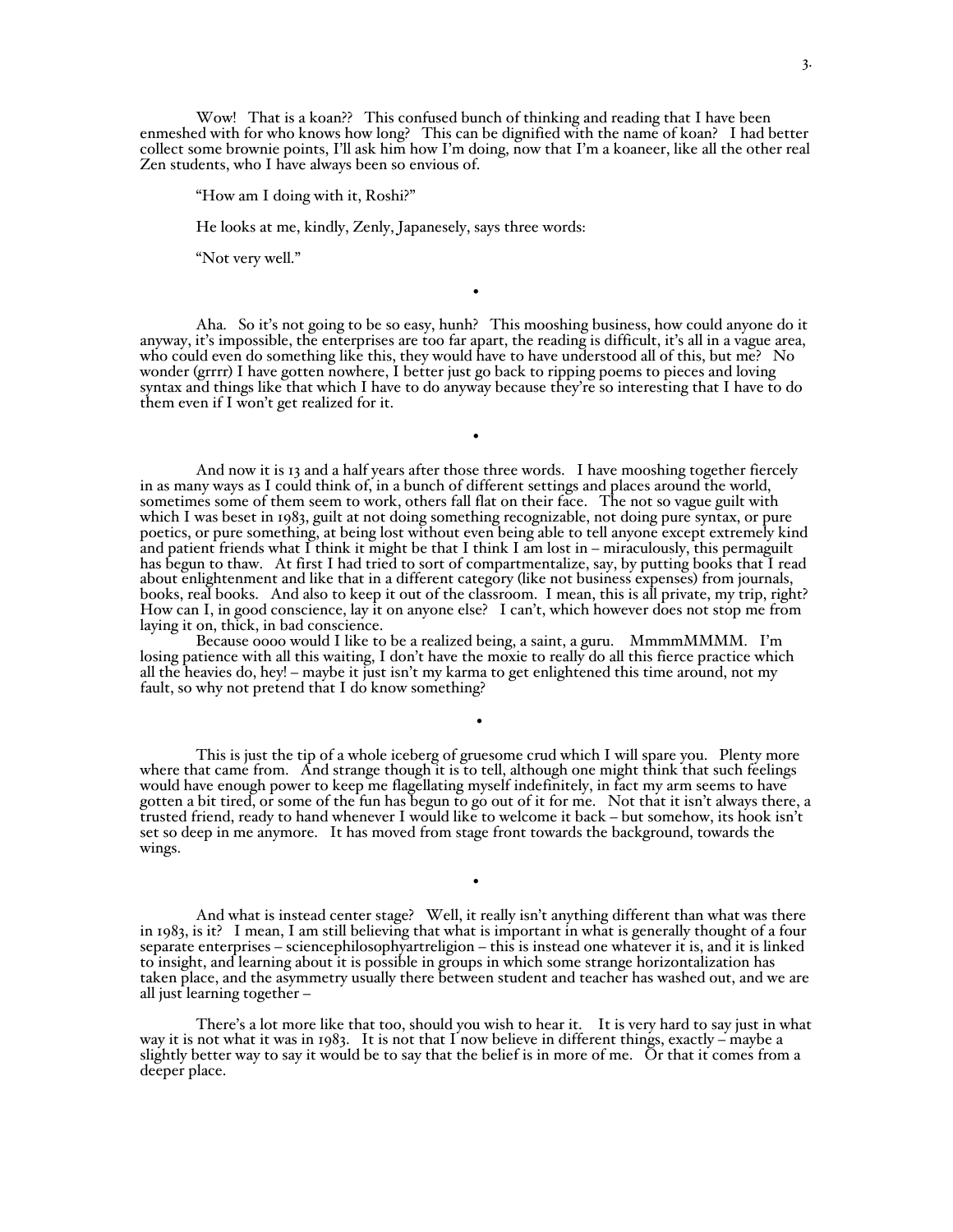Maybe two things will help point to something just barely perceptible. Some twentiethcentury painter, I think it was Max Ernst, but I don't know for sure, he was asked: what do you tell young painters? He said: I tell them to quit. That way, only those who have to will keep on painting.

Or there is an expression in German: *die Hand für etwas ins Feuer legen* - "to put one's hand in the fire for something." To believe something so much that you would actually put your hand in the fire as a kind of demonstration of your degree of commitment to it.

Now I feel more of a chicken about physical pain than I imagine most people do, yet there are things I have seen in poems, say, or maybe even about all of this mooshing, which I would put my hand in the flames for  $(I<sup>r</sup>m$  not saying how long, mind you). However much this may be true, when push comes to shove, is in a way immaterial. I am just trying to find some way to describe what may be different in the Haj of 1997 from the one in 1983. I don't think that there was much in the older one that he would have put his hand in the fire for.

Or maybe another way to talk around this feeling is to say that wanting has become somewhat irrelevant. I used to want to believe in mooshability, and was assailed by doubts guilt etc. Now, despite the continued presence of all that dark stuff, mooshability just is. It's as if at times I become Mr. Moosh.

•

•

But what does all the above have to do with the title of this piece? Where does waking up come in? And what is this whole thing about, anyway? Believe me, I sympathize with such questions. I am getting there, doubtless not fast enough. But I have to tell one more story, from a kind book, a present from a kind friend: *Seeking the Heart of Wisdom*, by Joseph Goldstein and Jack Kornfeld. The book starts like this:

It is said that soon after his enlightenment, the Buddha passed a man on the road who was struck by his extraordinary radiance and peacefulness. The man stopped and asked, "My friend, what are you? Are you a celestial being or a god?"

"No," said the Buddha. "Well, then, are you some kind of magician or wizard?" Again the Buddha answered, "No." "Are you a man?" " $No.^{\frac{1}{2}}$ "Well, my friend, what then are you?" The Buddha replied, "I am awake."

And in fact, the word *Buddha* comes from the Sanskrit root, \**bhudh*, which means "to be awake." When the ending -*dha* is added to it, a word is produced which means "one who has awakened."

I am going to skip a lot of stuff about what it was that the Buddha awakened to, which is called in Sanskrit *Dharma*, and which we might quickly translate as "what is firm, or the Law," or: "the way things are." There are many books which talk about this much better than I know how to. Instead, what I want to talk about is how the Buddha passed this wisdom down to his students.

And there, the answer was, and still is today: from the deepest place in his heart to that same place in his student. The Buddha's great insight and courage and determination had enabled him to completely purify his heart, and had also given him the ability to see clearly into the hearts of anyone who wanted to follow his teaching, and to tell when someone had truly understood, and embodied, all of it. And when that mystical point was reached, what happens is something that we who have not experienced this can only guess at: it is written that at that point, there ceases to be any difference between that Buddha and the student. They are One in their deepest heart of wisdom.

And what happened when one of the Buddha's students, who had personally achieved this fusion with the Buddha, started teaching still other students? Well, the same thing: when one of the students' students had achieved a pure heart, that fact would be revealed to the pure heart of her or his teacher, and again teacher and student would fuse into one. And thus arose the notion of lineage, and today there are Buddhist masters who can tell you who their teacher was, and who their teacher's teacher was, and so on, all the way back 2500 years to the Buddha. There is an unbroken conduit of Light that radiates from the Buddha that comes down into the lives of these living masters today.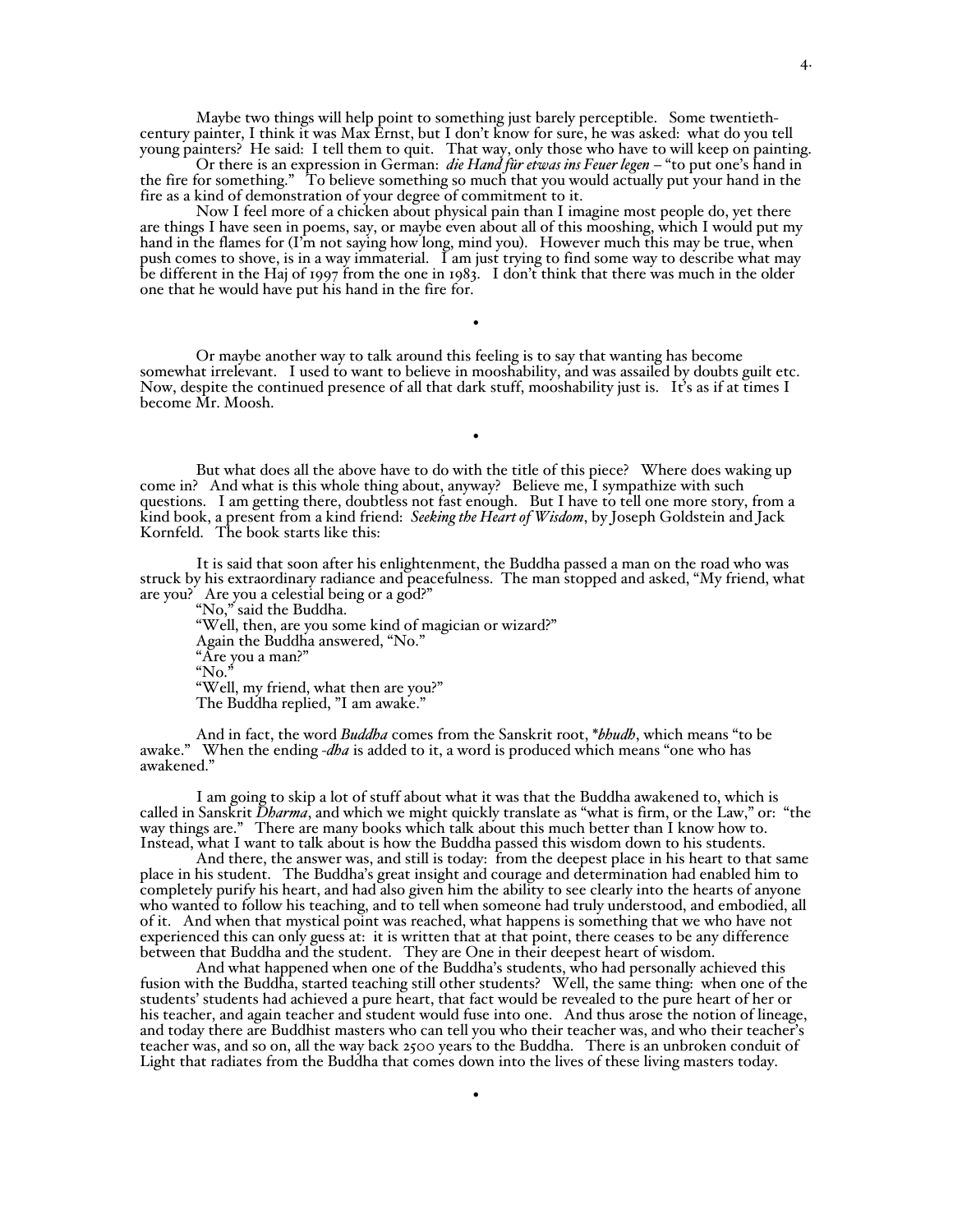The Buddhists say that we are all already Buddhas, but that we don't know it. All the work that we do on ourselves is to help us to wake up and remember who, in our deepest essence, we most truly are. They say that each of us has a sleeping Buddha in us, and that we can wake that Buddha up.

•

OK, you may say, but what does all of this have to do with Maezumi Roshi in 1983? Well back then, I believed something which was wrong, I now think: that when we awake, we are roshis or gurus or Perfect Masters, or whatnot. I believed this fervently, despite many cautionary warnings in the Zen literature, like the famous story:

> Before I studied Zen, a mountain was a mountain, a tree was a tree, and a lake was a lake.

Then I studied Zen for a while, and a mountain was no longer a mountain, a tree was no longer a tree, and a lake no longer a lake.

I continued my studies, and a mountain is again a mountain, a tree a tree, and a lake a lake.

So what I had expected to happen, through hanging out with Zen, namely that I was going to become a roshi, that didn't happen. Instead, Maezumi Roshi, with his endless kindness and insight, saw that inside of me, there was sleeping a potential Moosher of Art and Science. With his great wisdom and compassion, he saw all kinds of different flavors of Buddhahood in the different people who were drawn to him to study. Some he would see could wake up to become pure bakers, or mothers, or dancers, or bus drivers, or flutists, or . . . or even mooshers. To each his koan.

And what matters in this inner transformation is not the profession of the awakened being  $$ what matters is only that their heart is pure. The rest is just trapping. And anyway, as soon as you have "solved" one koan, there is another fiercer one right behind it, and it will come into your living room, invisibly, and wait for you to gradually become aware of its unshakability.

•

So what we learn is not to become anything special. Rather, since each of us is unique, each of us has to find that special thing in us which we can so merge with that we will end up being identical with it. The result of that experiment is on one level that we have become a transcendent baker, or whatever. But far more importantly, what we have learned is: the Possibility of Awakening. We learn that we can find a way to turn our senses inward, to find out what we truly cannot help doing, what we must do even if more famous, etc., people around us tell us to quit. What we would put our hands in the fire for. If we have learned that once, then, should we wish to continue on the pathless path, a dharma friend who is further along than we are can help us to look again within us, in an even deeper place (there seem to be no final places, which you can arrive at and have no even deeper places to wake up into).

So why all the above? What is this leading up to?

It is probably too late in the day to say anything like "briefly,  $\dots$ ," but what I am vitally concerned with is our educational institutions. Most schools and colleges think that education consists in teaching stuff, whether the stuff is driver ed or Italian, or calc or accounting. But I think that to believe this is to make just the same mistake I made, when I thought that waking up was

•

necessarily to wake up to being a guru, roshi, whatever. No.<br>Learning is, always and only, about waking up. I am a linguist. What I must do, when I teach linguistics, is to show to the students what it is like to live the life of someone who cannot help being a linguist, who would be a linguist even if he drove a hack forty hours a week to earn a living, someone who is permanently addicted to the beauty of language. I show them myself and my fascination, not in order that they learn about what allophones are, or what chômeurization is, or anything concrete like that at all. Rather, I live this love for language in their presence, and I invite them to ask: is there anything like that in me? Do language and I have any business together? If so, they can come to me, and ask: what is my next step? And if not, simply not. No blame whatsoever. On to the next class.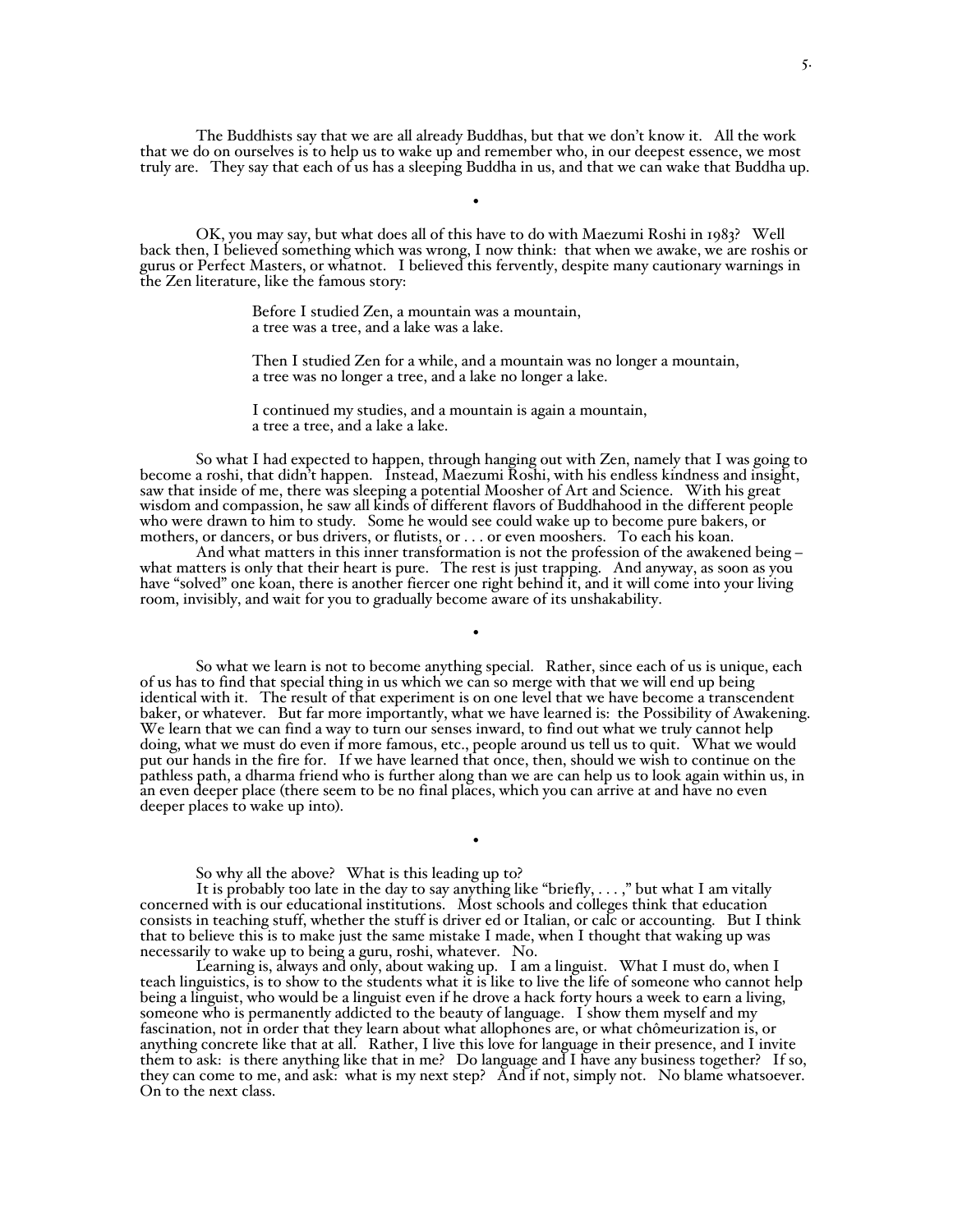My first linguistics teacher, Bernard Bloch, a brilliant linguist and teacher who was the head of the graduate linguistics program at Yale, was the alarm clock who woke me up to my linguisthood. There was a sleeping linguist in me, and he sensed that, and after he had awoken him, he had the bad luck to let me into a handcrafted major in linguistics at Yale, which had no undergraduate program in linguistics. I was to take some graduate courses, do some reading courses, and generally behave like linguistics inebriates behave. I, however, had different agendas, and proceeded to waste his time while I was at Yale, playing football, poker, and being on the radio station, doing essentially no studying. But he gritted his teeth and bore up through my dismal scholastics at Yale; I think he may have known that the hook was set so deep that sometime I might really settle down and start to think.

This all by the boards. I am here suggesting fundamentally just this. What happened in Linguistics 20, in my freshman year at Yale, was that there was in me a sleeping linguist, a linguist *in ovo*, one who did not know there was a possibility of waking out of the sleep in which he was wrapped. Within Bernard Bloch, there was not only an awakened linguist, but there was also his own sleeping linguist, who had been there until his teachers (I think that Raven McDavid and Leonard Bloomfield were some of them) had called to that sleeping and playful Essence of Linguisthood within him. I think of these sleeping linguist-buddhas, baker-buddhas, nurse-buddhas, whatever, as little kids, say around five or six, who love to get together and play. They called to Bernard Bloch's linguist-kid, and awoke him, and he later, in 1956, called to me, and awoke mine.

•

If anything like the above is what happens in the process of forming people, then it suggests consequences of the most profound kind for the educational system. First and foremost, waking up is an event wrapped in friendship and playfulness, which is not to say in the least that it does not involve intense seriousness and immense quantities of hard work, as anyone who has watched kids build sand castles at the beach well knows. As far as I can tell, the greatest impediment to this process is fear. I think that as soon as obligations, like homework, exams, grades - all those good things which we all know are absolutely indispensable to conducting a class - as soon as those come in, the possibilities of successful wakings up are shrunken greatly. They do not go away entirely - look at me - I woke up in a regularly structured class with homework, exams, the whole schmier. How come it worked for me? How come I woke up?

•

I think that I woke up *despite* the system, not because it promoted the awakening process. And yes there are many people who have had the fantastic good fortune to have awoken to their callings in standardly structured classes. But I am impressed, and saddened, by the huge numbers of people who have not awoken to the Possibility of Awakening, and who either drop out, in the most<br>radical cases, or who go through life *desafinados*, slightly out of tune, not radiantly realized, not having found their true calling. Our failure to these people may not be as dramatic and visible as it is in the case of a high-school dropout, but the human loss is devastating. The number of people who hate their work is so high that it is not an accidental fact that the day of the week and time when most Americans die is Monday at 9 AM.

I think it is about time for a quote from James Thurber:

It is better to know some of the questions than all of the answers

•

## James Thurber

Quoted in Patricia St. John, *The Secret Language of Dolphins*, Summit Books, New York, p. II. (1991)

•